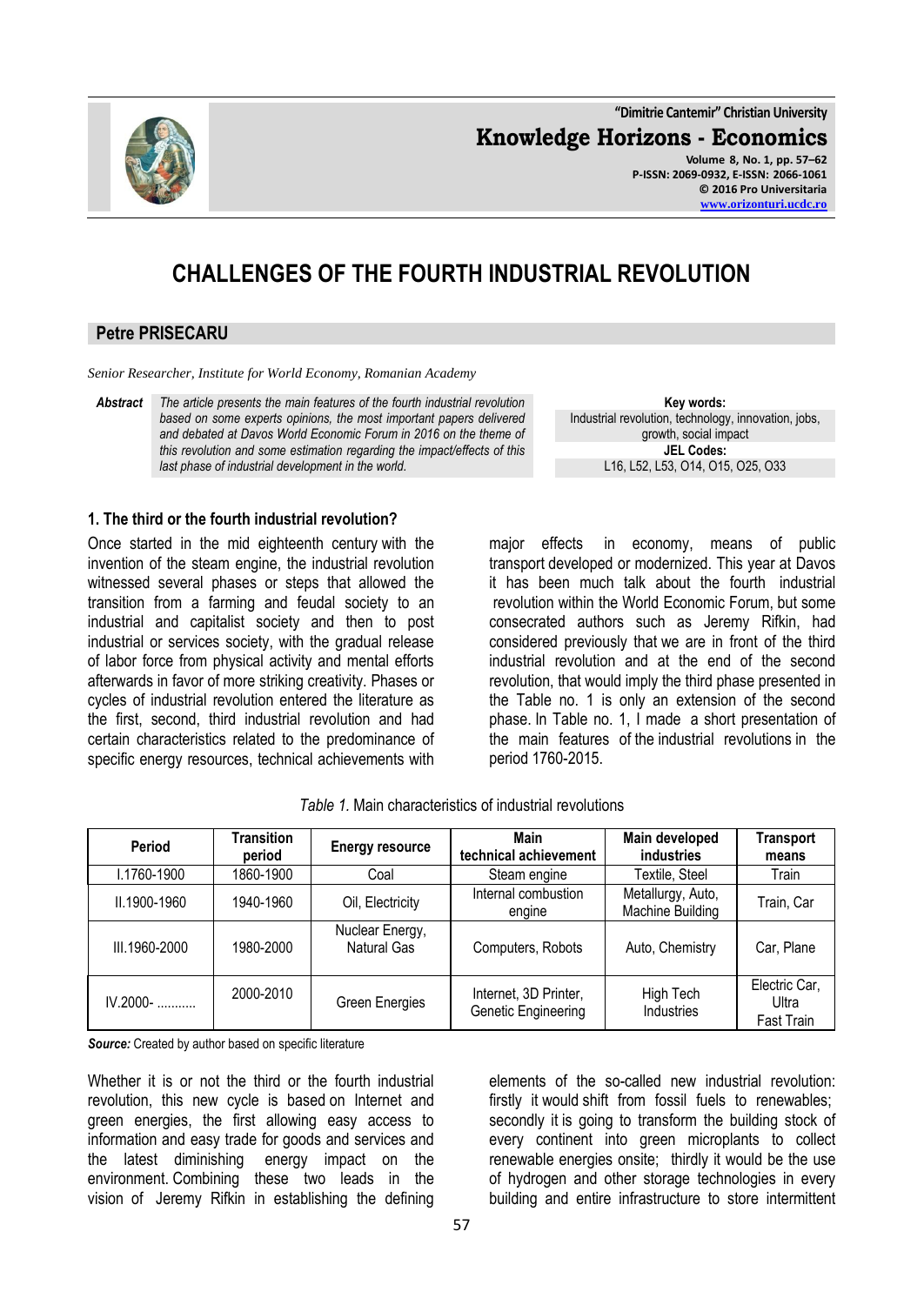energy; fourthly it is using the technology of the Internet to transform the electricity network on every continent into an Internet of Energy that acts like the Internet (when millions of buildings generate a small amount of energy from renewable sources at local level, on the spot, they may sell the surplus of green electricity back to the grid and may share it with neighbors on the continent) and fifthly it is the transport fleet that can be passed to electric vehicles and fuel cells, which may buy and sell green electricity on a smart, continental, interactive grid. The project is quite impressive but it belongs to the future and it can be materialized with a broad international cooperation in three or four decades. It is the European Parliament that issued a formal statement in favour of its implementation within the EU and and also other countries from Asia, Africa and the Americas have expressed interest and concern for the materialization of such an integrated and interactive system. Strong synergies between the five elements are meant to create a new economic paradigm that may transform the world into a much better place.

Even the Prime Minister of Great Britain, *David Cameron*, came to support Rifkin's ideas announcing that the world is on the brink of "a new industrial revolution," where Internet will allow to ordinary objects to communicate with each other. The so-called *Internet of Things* will transform the world enhancing the labor productivity, making transport more efficient diminishing the energy needs, supporting dealing more effectively with climate change, as due to electronic means offered by Internet one may usually send and receive data from other devices or from individuals. The close interaction between humans and household items, and between cars and many household devices has an enormous potential to change people's lives.

For *Banning Garrett* the new industrial revolution is based on revolutionary technologies, like artificial intelligence, Internet, 3D printing, genetic engineering, all having a strong impact on the inputs and outputs of industrial production but also on social relations and how people relates to production and its results.The question is whether technological progress and strong productivity growth will produce more wealth or more unemployment and social inequality. So far we have a lot of poverty around the globe and a small numer of billionaires. Both 3D printing, which can quickly perform a variety of products and components and the new generation of robots and also nanotechnology, genetic engineering, biotechnology can deliver products and services at very low costs and can greatly change production processes and their results.

Other visionary person like *Yves Smith* (*Naked Capitalism blog*) thinks that history provides many lessons and it is better not to repeat the big mistakes made by humanity and she detected five pillars for a

stable society: Food, Security, Health, Prosperity, Knowledge. Between two industrial revolutions there is a transitional period and at the end of each transition Prosperity pillar is threatened, being associated with high levels of unemployment, which could lead to a world war and this was seen after the first two industrial revolutions. Prosperity pillar of human society is in danger now that humanity faces an impending food crisis, a lot of health and safety issues, a serious increase in unemployment and the fall of Prosperity pillar will probably lead to a new industrial revolution. Despite skeptics and alarmists who predict World War III, human society must avoid such a war and opt for a new industrial revolution and for a sustainable economic development based on the Knowledge pillar, having in mind that without good knowledge of the past there will be no stable future.

#### **2. The Davos World Economic Forum and the fourth industrial revolution**

During the annual Davos meeting of WEF from 2016 it was intensely debated the issue of the fourth industrial revolution and several aspects of this new phase or cycle of industrial progress were presented by different authors. According to WEF Chairman Klaus Schwab, who introduced the term and theme of the fourth industrial revolution in Davos debates, this phase of industrial developement is beginning now, and is "*characterized by a much more ubiquitous and mobile Internet, by smaller and more powerful sensors that have become cheaper, and by artificial intelligence and machine learning*" and one may see its evolution in a world in which virtual and physical systems are intertwined in manufacturing, services, and other human activities. Much of the discussion in Davos focused on the negative impacts of the new technologies, rather than on their positive effects.

*Judith Magyar*, from *SAP Community Networks* has identified revolutionary technologies like 3D printer and genetic engineering offering outstanding prospects for industrial development but also presenting some major risks. She has presented some forecasts for the year 2025 included in *Technology Tipping Points and Societal Impact Report* published in September 2015. Sustainable development through technology seems to be a major concern of SAP Community Networks, that is looming an important role played by Internet through hyper-connectivity and the Internet of Things, which determines a new cycle of global economic activity focused on sustainable solutions that may reduce the heavy dependence on fossil fuels. Technology progress enables the reduction of industrial wastes and redesigning of production and consumption systems in order to be more efficient in terms of resource use, but also endangers jobs because of robotics and other innovations. The Internet allows rapid learning and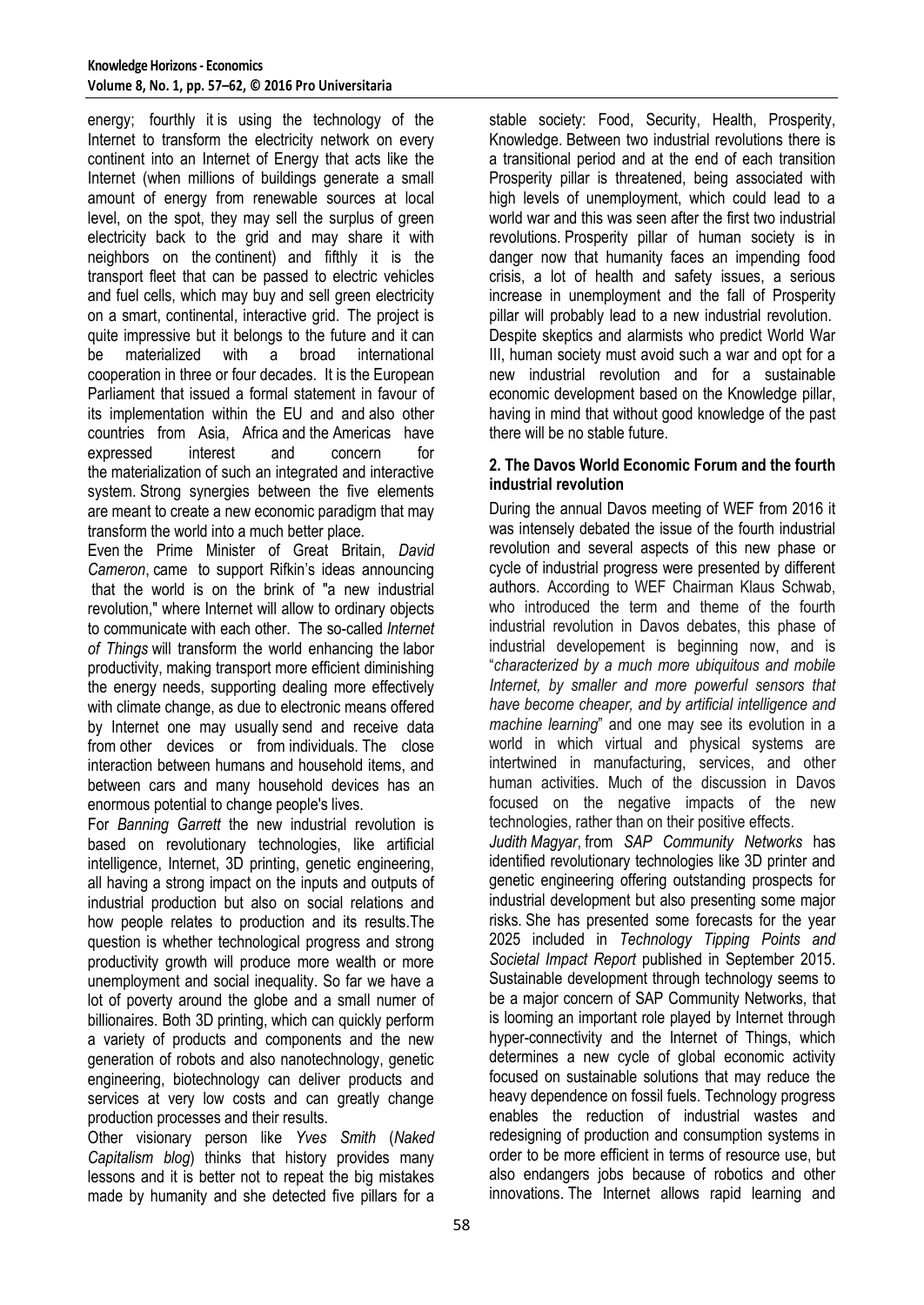communication, opens many opportunities for enlarging the knowledge and the best practices, but advanced societies will have the most to gain.

For *Gary Coleman*, from *Deloitte Consulting*, the fourth industrial revolution should not be too long theorized as its impact on business and society is obvious and by digital transformation of manufacturing output one opens wide access to exponential technologies such as robotics, artificial intelligence, sensors, nanotechnology, quantum computer, which are becoming more affordable and easier to manage. Accelerating the cycle of innovation especially in the automotive field can be done by virtual developed prototypes and by installing sensors on cars. New business models are developed using computers, enabling scientific analyzes and forecasts as well as spreading information provided by manufacturers and traders. Technologies based on artificial intelligence may cause the reduction of labor force but Gary Coleman believes that there will not be enough specialists to implement exponential technologies.

For *Mary Barra*, representing *General Motors (CEO)*, technological progress is not a smooth process, but one that occurs in leaps, the same is true for auto industry. Currently major car manufactures are producing more efficient, greener, safer and smarter cars than twenty years ago, and over the next ten years the technological progress will be more rapid and more impressive than in the last fifty years. One may see a transition from autonomous, mechanically controlled, fueled by gasoline or Diesel oil cars to interconnected, electronically controlled, powered by multiple energy sources cars. Besides electric engine one may also see producers installing of cameras, radars, sophisticated sensors that allow the increase of security on several levels. General Motors is a pioneer in 4G wireless connectivity field, which allows a car to act as a Wi-Fi hotspot, which can connect up to seven devices at the same time. The connection can be made with other vehicles and even with the devices installed on the highways, so that the system V2V (vehicle to vehicle communication on a particular Wi-Fi band) enables sharing of important information. The next step is V2I connectivity (from vehicle to infrastructure) that allows avoiding traffic jams. These modern technologies enable the introduction of automated vehicles (without drivers) like Cadillac Super Cruise system, and the increase of safety and speed in the traffic.

For *Xavier Mesnard*, a partner at *AT Kearney,* all revolutionary technologies which drastically change the industrial production may put jobs at risk. The fourth industrial revolution narrows labor demand and imposes new requirements for education. In USA the share of employment from manufacturing industry in total employment decreased from 25% in 1970 to about 10% at this moment. In the next years robots will eliminate many jobs in the developed countries, especially in the areas of administration and offices, where typically staff is female. Carl Benedikt Frey and Michael A. Osborne estimated that 47% of jobs in the US will be in massive distress because of the introduction of computers, and other developed countries and emerging ones are in a similar situation. Xavier Mesnard raises the question of a challenging transition of Schumpeterian type (theory of creative destruction), as unlike other industrial revolutions that had created jobs, the fourth one does not show the same perspective, but the certainty that the professions will change in a way very difficult to understand and accept. We must take into consideration the exponential nature of digital technologies, so the ubiquitous connection between people and machines, and data, in real time, defining the fourth industrial revolution, would be governed by Moore's Law. This huge transformation is not limited to the manufacturing sector but may also include all jobs related to knowledge and services, thereby inducing a much bigger challenge for society.

*Alan Blinder* from *Princeton University* considers in his paper *Education for The Third Industrial Revolution* that for adapting to the era of information students need to acquire an education which is not quantitative but specialized and qualitative, focusing on the demands of the moment. Therefore it is necessary a personalized education since we talk of much higher and more complex requisites, requiring innovation, interdisciplinarity, networking.

For *Alain Dehaze*, *Chief Executive Officer, Adecco Group,* technology, economics, demographics, sociological trends and government policies are five major factors influencing labor markets and determining work conditions in the future. Mobility is becoming more and more important for employers and employees and hyper-connectivity is making the location of work irrelevant, employees will take total control over their schedules and work environments. Mobility will no longer mean only the movement of people, but an offer of many new opportunities enabled by the latest technologies and by the new management practices. For companies and countries alike attracting talents will be vital for boosting knowledge and expertise based on their commitment to meritocracy and to recognizing the importance of fast and relevant career development opportunities while for employees will be essential to look for professional and personal development, to find new and challenging job opportunities, to move to locations full of talented people. While for regulators and governments it is important doing structural reforms in labor markets by removing barriers and bureaucracy, by simplification of regulations, by reducing taxes on labor, by boosting education and training, by supporting entrepreneurship and startups.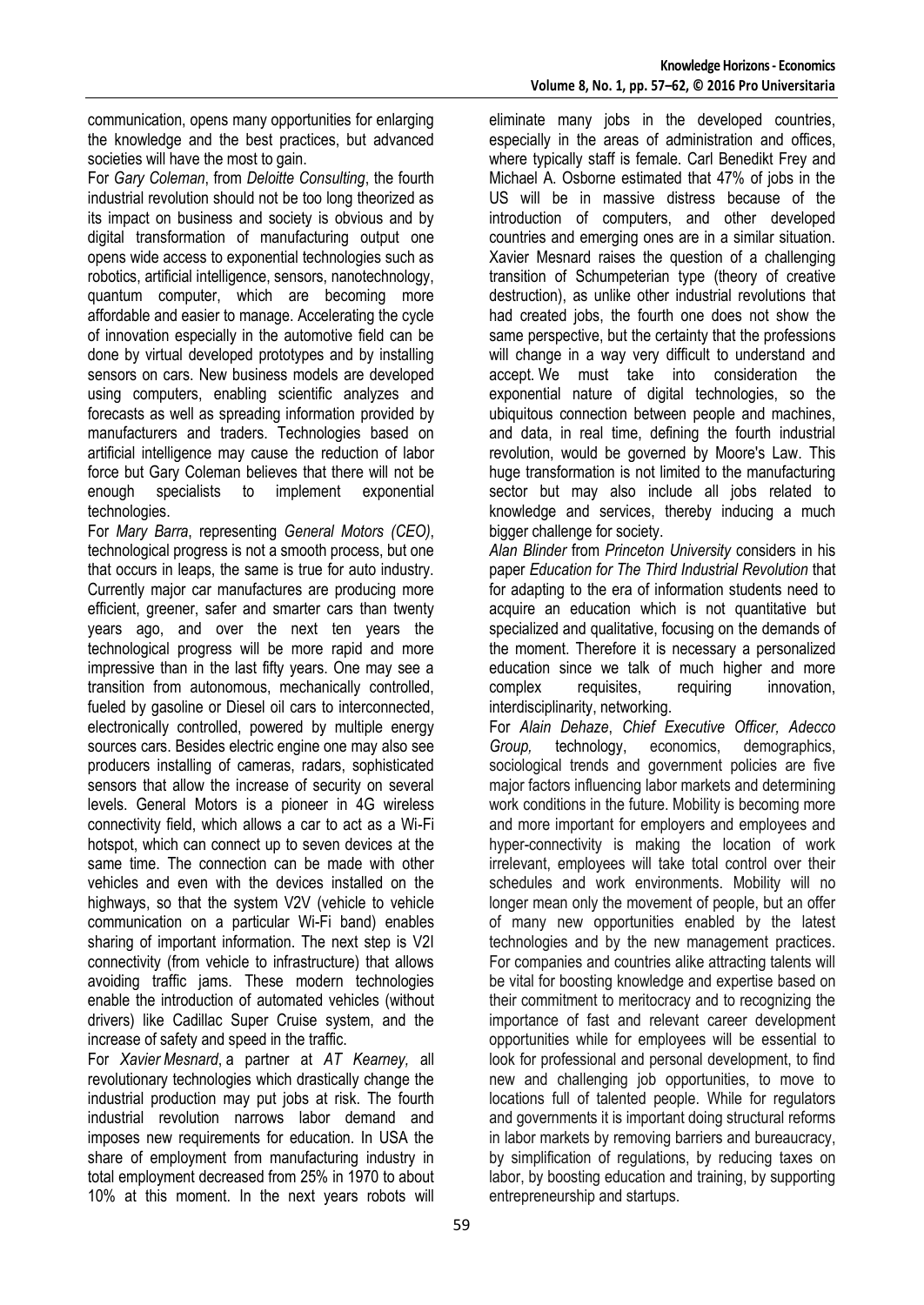For *Joe Myers*, *Content Producer at Formative Content,* workplaces will change under the influence of automation, their complexity will increase and higher skills, especially creativity, will be demanded. New skills will be needed for transport means, personalized preventative health helpers will be required, also professionals that will provide protection and support for online activity covering fraud and identity theft to social media and reputation management, it will expand rapidly the demand for big data analysts, along with specialisation of analyst roles. More than personal opinions of some participants in the forum debates it counts the assessments made in the report Future of Jobs that predicted the skills that will be needed in a future workplace.

### **3. The impact of the fourth industrial revolution on economic policy and society**

*Anders Borg* - *a Swedish economist and politician*thinks that technological changes in the spheres of digital, connectivity, robotics and big data will have a broad and disruptive impact on the labor market. After the financial crisis, self-employment, short-term contracts, seasonal work and part-time employment dominate in USA and UK. If jobs will be disrupted by robotics and digitalization there will be an impact on tax revenues and tax labor income will be reduced in the long run and public pension funds will also be affected and it is likely that the social costs of taxes in terms of lost employment and lower GDP will increase. On line shopping, goods and services moving freely with the support of Internet and of digitalization of retail sales, may affect tax revenues, like VAT. To better face or adapt to technological challenges one must focus on education and reeducation as income distribution is affected and low income groups are mostly hit, pension incomes will become more unequal, so providing adequate healthcare to elderly people will be more difficult. Long term sustainability of fiscal policy would be undermined by erosion of taxes and need for higher expenditures, requiring a drastically cut of expenditures on social security, finding a quick solution for employment of young people, solving huge problems of social framing of the large number of refugees and migrants.

While currently deflation threatens economic growth seriously, the fourth industrial revolution raises serious challenges related to price stability and inflation rate in the context of high impact of digitization on retail sales and an obvious trend of a higher quality of goods and services. The level of competition, unemployment, wage increases, factor (resource) prices will affect consumer prices and inflation rate and implicitly monetary policy of the central banks. Currency appreciation and depreciation may have different effects under digitalization process. It is obvious that the fourth industrial revolution will increase labor productivity which recorded a low growth after the crisis due to low resource utilization. When more capital per worker is used, productivity will increase as there is a strong correlation between resource utilization and productivity level, but we must take into account the situation of all resources. Now monetary policy is characterized by low interest rates that could remain very low for a very long time due to liquidity trap and deflation and overestimation of inflation propensity.

*Devesh Raj, SVP and Head of Strategy and Planning at Comcast-NBCU* and *Dries Buytaert*, *founder of Drupal and Chief Technology Officer of Acquia* have investigated how the fourth industrial revolution will help reaching the global goals. The impact of this revolution on jobs will be a relevant one as automation will continue to replace manufacturing or blue collar jobs, while artificial intelligence will do the same for the skilled and high education jobs. Rapid advances in technology may create new jobs, most of which we can't even imagine today as it happened in airplane industry and services. Digitalization will enhance the great inequality existing now in a world where many states and areas have not even passed through the second and third industrial revolution. Robotics and artificial intelligence may drive the "dehumanization" of people lives, affecting unique values as empathy, sensitivity, creativity and inspiration and may also raise moral and ethical challenges. Although the march of technological progress is inevitable, it is obvious that we must avoid or address the negative, unintended outcomes of technological changes.

A major challenge with the fourth industrial revolution that has not get appropriate attention in Davos is the prioritization of technological advances that have the most beneficial impact on society and economy. There is a set of 17 [Sustainable Development Goals,](http://www.un.org/sustainabledevelopment/sustainable-development-goals/) also known as the Global Goals, that were adopted by all countries in 2015 to "end poverty, protect the planet and ensure prosperity for all" and they cover poverty, hunger and food security, health, education, energy, water and sanitation, and they are linked to specific targets. Technological advancement may contribute to attaining these Global Goals. It is difficult to prioritize the technologies for meeting the Global Goals and one needs to draft policies and create economic incentives for encouraging the right types of technology advances. The governments and the private sector should involve differently to focus on technology advances which will meet these goals, but it is also needed the energy and creativity of many private entrepreneurs for improving the state of the world. Innovation and technological progress should be directed to the benefit of planet beyond the incentives of commercial returns. Solving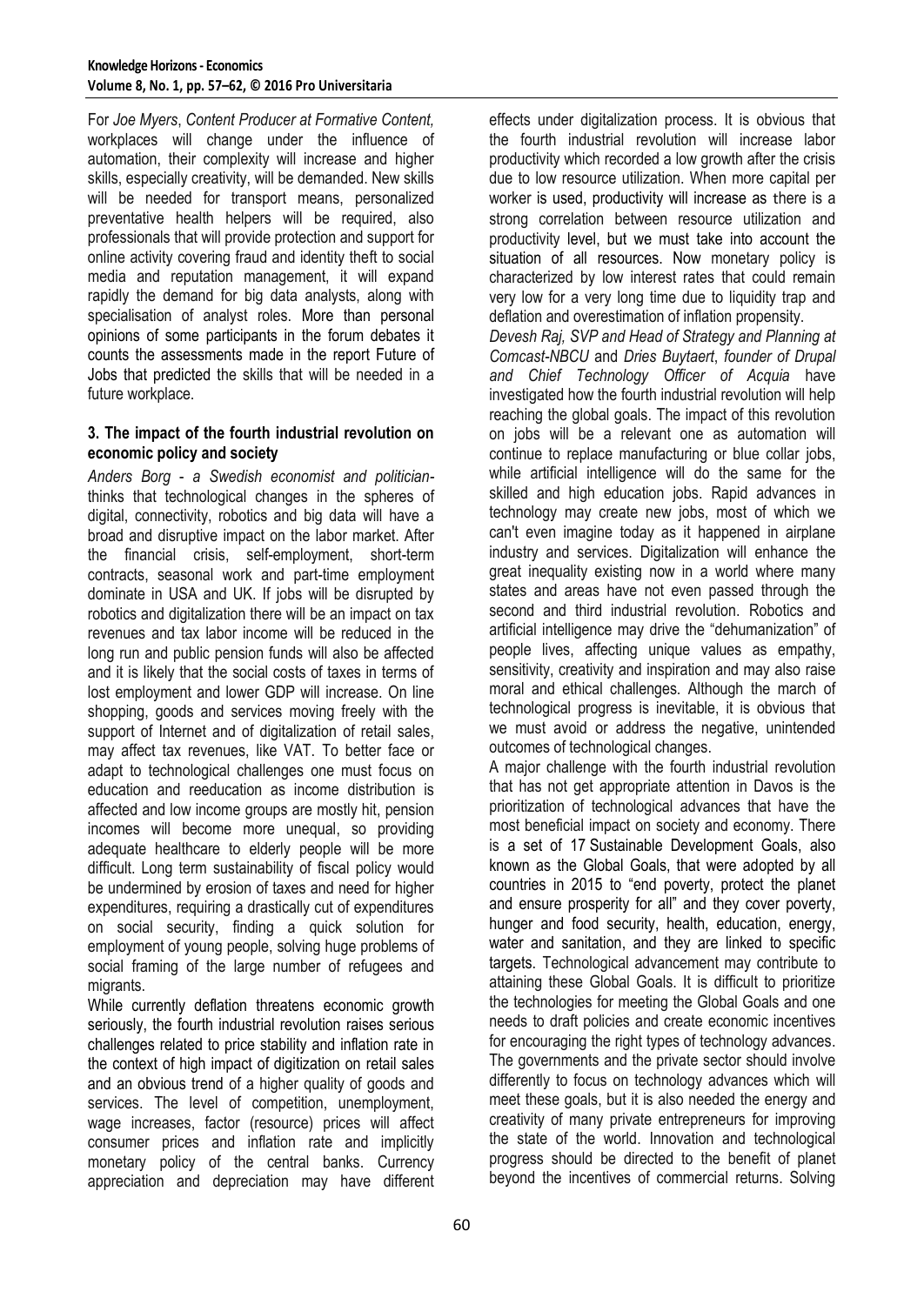the global needs of humanity is not an anti-capitalist stance but the best direction of capitalist development. *Klaus Schwab*, WEF founder and executive chairman, believes that we are on the verge of a revolution that will fundamentally transform the way we live, work and interact with each other. Participation in this fourth industrial revolution has to be integrated, comprehensive, multilateral, involving the public sector, private sector, academia, civil society. The first industrial revolution had used steam to set in motion mechanized mass production, the second used electricity for mass production, the third used electronics and Information Technology to automate production, the fourth is characterized by merging technologies that blurs the boundaries between the physical, digital and biological world. In Schwab opinion current transformations are not just an extension of the third industrial revolution but rather the emergence of the four revolution with distinct characteristics: speed, scale and systemic impact. At an unprecedented speed of the transformation, the fourth revolution unfolds with an exponential and not linear growth. It is destroyed the last order of each industry in each country, and great transformations are taking place of all entire systems of production, management and governance (Apostol,

2016). Thanks to the Internet billions of people are online, have access to limitless knowledge and can accumulate, process and store information, with the significant contribution of discoveries as artificial intelligence, Internet of Things, 3D printer, nanotechnology, biotechnology, energy storage, quantum computing etc. Artificial Intelligence allows cars to drive themselves, using of drones in various activities, offering virtual assistance, using of translation programs, software for trading and investment promotion. Artifical Intelligence has recorded an impressive progress in the last years due to vertiginous growth of computer power and volume of data and information. Nowadays digital fabrication technologies interact with the biological world with the involvment of many experts.

So far the main winners of the the fourth industrial revolution have been the consumers who benefited by the digital world that has brought new products and services. In the future, technological innovation will reinforce the supply side and will bring gains in efficiency and productivity in the long run. Automation will substitute laborforce in many activities but new jobs, safer and better paid, may appear in a large number and compensate the lost jobs.

There are two basic scenarios and it is hard to predict which one will prevail. Klaus Schwab believes the talent, more than capital, will be the critical factor of production. Labor market will be increasingly segregated into segments with top salaries and those

with low salaries based on education level. High social inequality is the biggest concern now and causes serious worries due to its negative economic and social effects (Stiglitz, 2015). Capital providers, be it intellectual, physical, financial, seem to be advantaged at the expense of workers. Is technological progress the source of social inequalities, as Klaus Schwab thinks, or do we have a perverse distribution of income which has hit the middle class, already affected by the deindustrialization process? An economy that destroys the middle class based on the principles *winner-takesall economy* and *each carries it off well how can* may cause great social convulsions.

## **4. Conclusions**

Revolutionary phenomena may seriously affect society and economy: a) more than 30% of earth population use social-media platforms to connect, learn and change information; b) a lot of new innovative producers/competitors have a rapid access to digital platforms of research&development, marketing, sales and distribution and they may quickly improve the quality, price and distribution of their products/services; c) consumers are more and more involved in the production and distribution chains, they may easily connect to suppliers by means of digital technological platforms. Klaus Schwab sees 4 main effects of this revolution on the businness environment through the impacts on consumer expectations, product quality, collaborative innovation and organizational forms.

### **References**

1. Apostol, D. (2016). *The fourth technological revolution: from predictions to reality,*  Business>Analyse, Debizz, February, [www.debizz.ro;](http://www.debizz.ro/)

2. Barra, M. (2016).*The next revolution in the auto industry,* World Economic Forum, Davos, January, 21;

3. Blinder, A. (2008). *Education for the third industrial revolution,* CEPS Working Paper No. 163 ,May;

4. Borg, A. (2016). *How will the Fourth Industrial Revolution affect economic policy?,* World Economic Forum, Davos, January 28;

5. Coleman*,* G. (2016). *The next industry revolution will not be televised,* World Economic Forum, Davos, January 23;

6. Dehaze, A. (2016). *How will technology change the future of work,* World Economic Forum, Davos, January 19; 7. Garrett, B. (2013). *An Emerging Third Industrial Revolution,* Atlantic Council, December 4;

8. Magyar, J. (2016). *Will the fourth industrial revolution improve the state of the world?* The fourth industrial revolution, World Economic Forum, Davos, January 22;